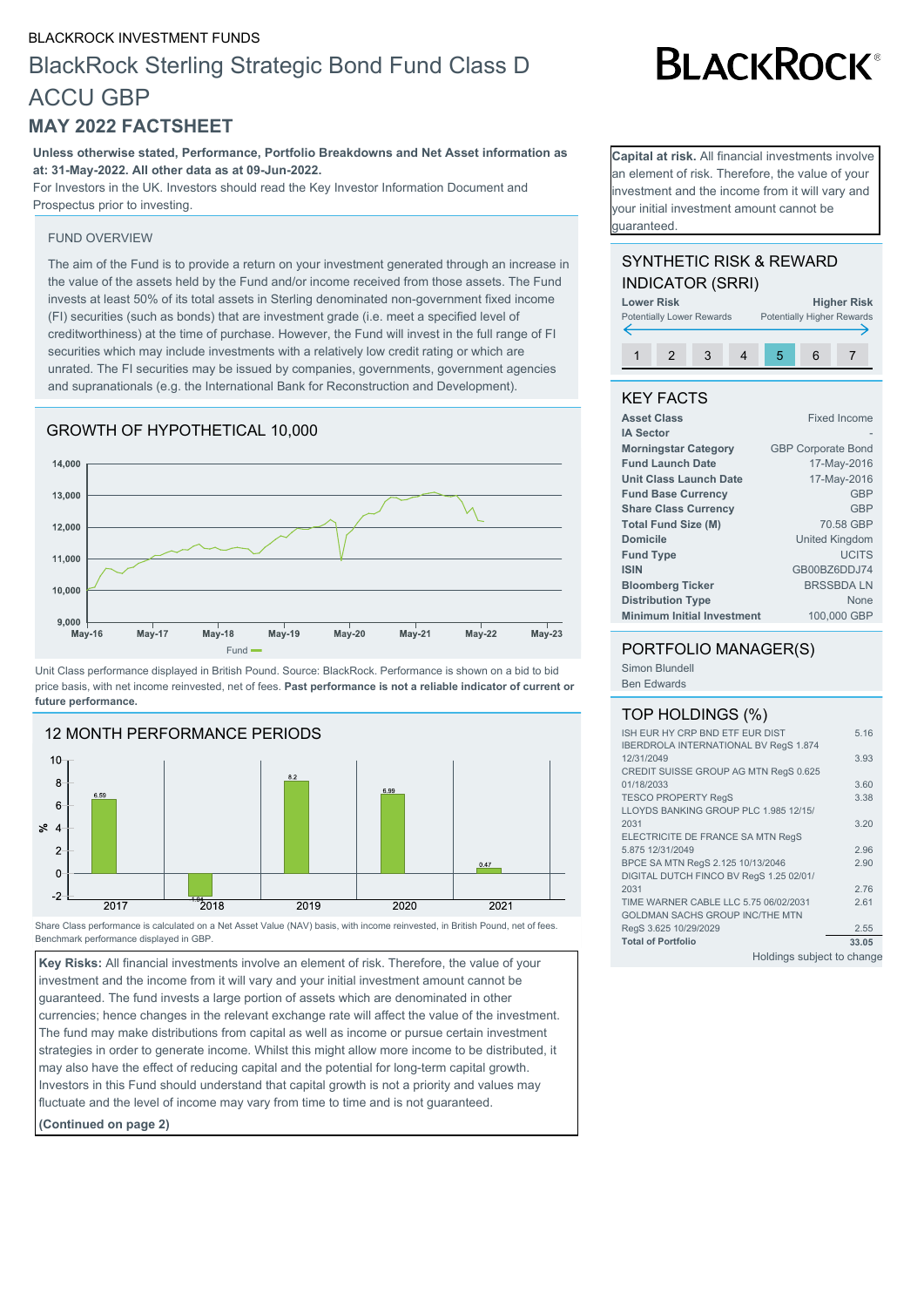**Key Risks Continued:** The Fund utilises derivatives as part of its investment strategy. Compared to a fund which only invests in traditional instruments such as stocks and bonds, derivatives are potentially subject to a higher level of risk and volatility. The strategies utilised by the Fund involve the use of derivatives to facilitate certain investment management techniques including the establishment of both 'long' and 'synthetic short' positions and creation of market leverage for the purposes of increasing the economic exposure of a Fund beyond the value of its net assets. The use of derivatives in this manner may have the effect of increasing the overall risk profile of the Fund. The use of covered call options in the fund will usually provide some limited protection to investors when stockmarkets are falling, but may also result in a lower return in a rising market, when compared to the benchmark The fund invests in a limited number of market sectors. Compared to investments which spread investment risk through investing in a variety of sectors, share price movements may have a greater effect on the overall value of this fund. The fund may invest in smaller company shares which can be more unpredictable and less liquid than those of larger company shares. Compared to more established economies, the value of investments in developing Emerging Markets may be subject to greater volatility due to differences in generally accepted accounting principles or from economic or political instability. The fund can invest in mining shares which typically experience above average volatility when compared to other investments. Trends which occur within the general equity market may not be mirrored within mining securities. Optional - The Fund does not hold physical gold or other commodities.

#### SECTOR BREAKDOWN (%)

|                               | <b>Fund</b> |
|-------------------------------|-------------|
| <b>Financial Institutions</b> | 39.54       |
| Industrial                    | 25.19       |
| Utility                       | 11.93       |
| Cash and/or Derivatives       | 5.86        |
| <b>ETFs</b>                   | 5.16        |
| Agency                        | 4.51        |
| <b>CMBS</b>                   | 3.97        |
| <b>ABS</b>                    | 3.15        |
| Government                    | 0.70        |
|                               |             |

Negative weightings may result from specific circumstances (including timing differences between trade and settlement dates of securities purchased by the funds) and/or the use of certain financial instruments, including derivatives, which may be used to gain or reduce market exposure and/or risk management. Allocations are subject to change.

| PORTFOLIO CHARACTERISTICS<br><b>Effective Duration (years)</b><br><b>Nominal Weighted Average Life (WAL)</b><br>Yield to Worst (%) | 3.20<br>6.51 yrs<br>4.02                            |
|------------------------------------------------------------------------------------------------------------------------------------|-----------------------------------------------------|
| FEES AND CHARGES<br><b>Max Initial Charge</b><br><b>Exit Fee</b><br><b>Ongoing Charge</b><br><b>Performance Fee</b>                | $0.00\%$<br>$0.00\%$<br>0.58%<br>$0.00\%$           |
| <b>DEALING INFORMATION</b><br><b>Settlement</b><br><b>Dealing Frequency</b>                                                        | Trade Date + 3 days<br>Daily, forward pricing basis |

#### GEOGRAPHIC BREAKDOWN (%)





**SRRI:** is a value based on the volatility of the fund, which gives an indication of the

**Performance Fee:** is charged on any returns that, subject to a High Water Mark, the Fund achieves above it's performance fee benchmark. Please refer to the

#### **GLOSSARY**

**Ongoing Charge:** is a figure representing all annual charges and other payments taken from the fund.

**Quartile Rank:** categorises a fund into four equal bands based on their performance over a specified period within the relevant Morningstar's sector. The top or first quartile contains the top 25% of funds, through to the bottom or 4th quartile which contains the bottom 25% of funds.

 $\bigcirc$  0800 44 55 22  $\bigcirc$  enquiry@ukclientservices.blackrock.com  $\bigcirc$  blackrock.co.uk

overall risk and reward profile of the Fund.

Prospectus for further information.

**IMPORTANT INFORMATION:**

This document is marketing material. BlackRock have not considered the suitability of this investment against your individual needs and risk tolerance. To ensure you understand whether our product is suitable, please read the Key Investor Information Document. Any decision to invest must be based solely on the information contained in the Company's Prospectus, Key Investor Information Document and the latest half-yearly report and unaudited accounts and/or annual report and audited accounts, which are available in registered jurisdictions and available in local language where registered can be found at www.blackrock.com on the relevant product pages. . Investors should understand all characteristics of the funds objective before investing. Prospectuses, Key Investor Information Documents and application forms may not be available to investors in certain jurisdictions where the Fund in question has not been authorised. Blackrock may terminate marketing at any time. For information on investor rights and how to raise complaints please go to https://www.blackrock.com/corporate/compliance/investor-right available in in local language in registered jurisdictions. Investors should read the fund specific risks in the Key Investor Information Document and the Company's Prospectus. We strongly recommend you seek independent professional advice prior to investing. If, after reading this factsheet, you have any questions or would like any additional information please contact your financial adviser or speak to our Investor Services Team on 0800 445522. Issued by BlackRock Investment Management (UK) Limited (authorised and regulated by the Financial Conduct Authority). Registered office: 12 Throgmorton Avenue, London, EC2N 2DL. Registered in England No. 2020394. Tel: 020 7743 3000. For your protection, telephone calls are usually recorded. BlackRock is a trading name of BlackRock Investment Management (UK)Limited. © Current year BlackRock, Inc. All Rights reserved. BLACKROCK, BLACKROCK SOLUTIONS, iSHARES, SO WHAT DO I DO WITH MY MONEY, INVESTING FOR A NEW WORLD, and BUILT FOR THESE TIMES are registered and unregistered trademarks of BlackRock, Inc. or its subsidiaries in the United States and elsewhere. All other trademarks are those of their respective owners.